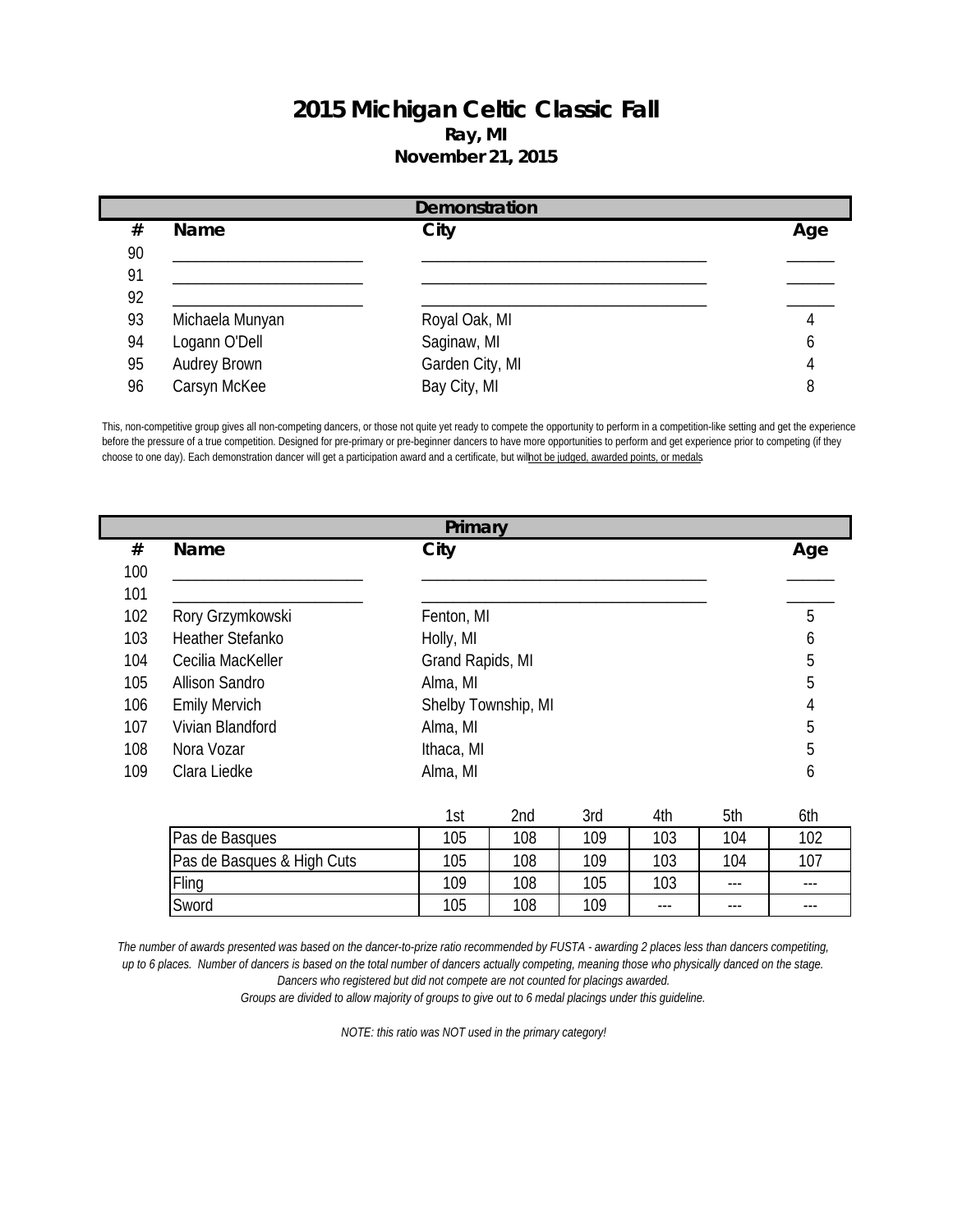|     | <b>Beginner 7</b>             |                               |     |  |  |  |  |
|-----|-------------------------------|-------------------------------|-----|--|--|--|--|
| #   | <b>Name</b>                   | City                          | Age |  |  |  |  |
| 200 |                               |                               |     |  |  |  |  |
| 201 |                               |                               |     |  |  |  |  |
| 202 |                               |                               |     |  |  |  |  |
| 203 | Hayleigh Hodgins              | Lucan, Ont, Canada            |     |  |  |  |  |
| 204 | <b>Billie MacDonald-Moore</b> | Brantford, Ont, Canada        |     |  |  |  |  |
| 205 | Josie Tallman                 | Bay City, MI                  |     |  |  |  |  |
| 206 | Piper Johnson                 | West Bloomfield, MI           |     |  |  |  |  |
| 207 | <b>Ivy David</b>              | Ferndale, MI                  |     |  |  |  |  |
| 208 | Hannah Waterfall              | Cambridge, Ont, Canada        |     |  |  |  |  |
| 209 | Sophia Cummings               | White Lake, MI                |     |  |  |  |  |
| 210 | Alyssa Redmann                | Milford, MI                   |     |  |  |  |  |
| 211 | <b>Elizabeth Hawkins</b>      | Mayfield Heights, Ont, Canada |     |  |  |  |  |
| 212 | Claire VanSteenkiste          | Ray Township, MI              |     |  |  |  |  |
|     |                               |                               |     |  |  |  |  |

|                | 1st | 2nd | 3rd | 4th   | 5th   | 6th   |
|----------------|-----|-----|-----|-------|-------|-------|
| Lilt           | 212 | 203 | 208 | $---$ | $---$ | $---$ |
| Fling          | 209 | 203 | 207 | 208   | 211   | 205   |
| Sword          | 212 | 209 | 203 | 208   | 210   | 211   |
| Seann Triubhas | 212 | 209 | 203 | 208   | $---$ | $---$ |
| <b>TROPHY</b>  | 212 |     |     |       |       |       |

|     | Beginner 9 & Under     |                      |     |  |  |  |  |  |
|-----|------------------------|----------------------|-----|--|--|--|--|--|
| #   | Name                   | City                 | Age |  |  |  |  |  |
| 220 |                        |                      |     |  |  |  |  |  |
| 221 |                        |                      |     |  |  |  |  |  |
| 222 |                        |                      |     |  |  |  |  |  |
| 223 | Liliana Verbeeren      | Clinton Township, MI | 8   |  |  |  |  |  |
| 224 | Cecilia Costello       | Troy, MI             | 8   |  |  |  |  |  |
| 225 | <b>Katherine Enlow</b> | South Lyon, MI       | 8   |  |  |  |  |  |
| 226 | Rose Johnson           | Burton, MI           | 9   |  |  |  |  |  |
| 227 | Christine Keough       | East Lansing, MI     | 9   |  |  |  |  |  |
| 228 | Alicia MacMIllan       | Macomb, MI           | 8   |  |  |  |  |  |
| 229 | Madeleyn Seckel        | Madison Heights, MI  | Q   |  |  |  |  |  |
| 230 | Magdalene Callender    | Lansing, MI          | 9   |  |  |  |  |  |
| 231 | Denali Pomerville      | <b>Haslett MI</b>    | Q   |  |  |  |  |  |
| 232 | Brayden Liedke         | Alma, MI             | 9   |  |  |  |  |  |

|                | 1st | 2nd | 3rd | 4th   | 5th     | 6th   |
|----------------|-----|-----|-----|-------|---------|-------|
| Lilt           | 232 | 226 | 231 | $---$ | $---$   | $---$ |
| Fling          | 228 | 232 | 231 | 224   | 229     | 226   |
| Sword          | 228 | 232 | 231 | 224   | 229     | 226   |
| Seann Triubhas | 228 | 232 | 226 | 224   | $- - -$ | $---$ |
| <b>TROPHY</b>  | 228 |     |     |       |         |       |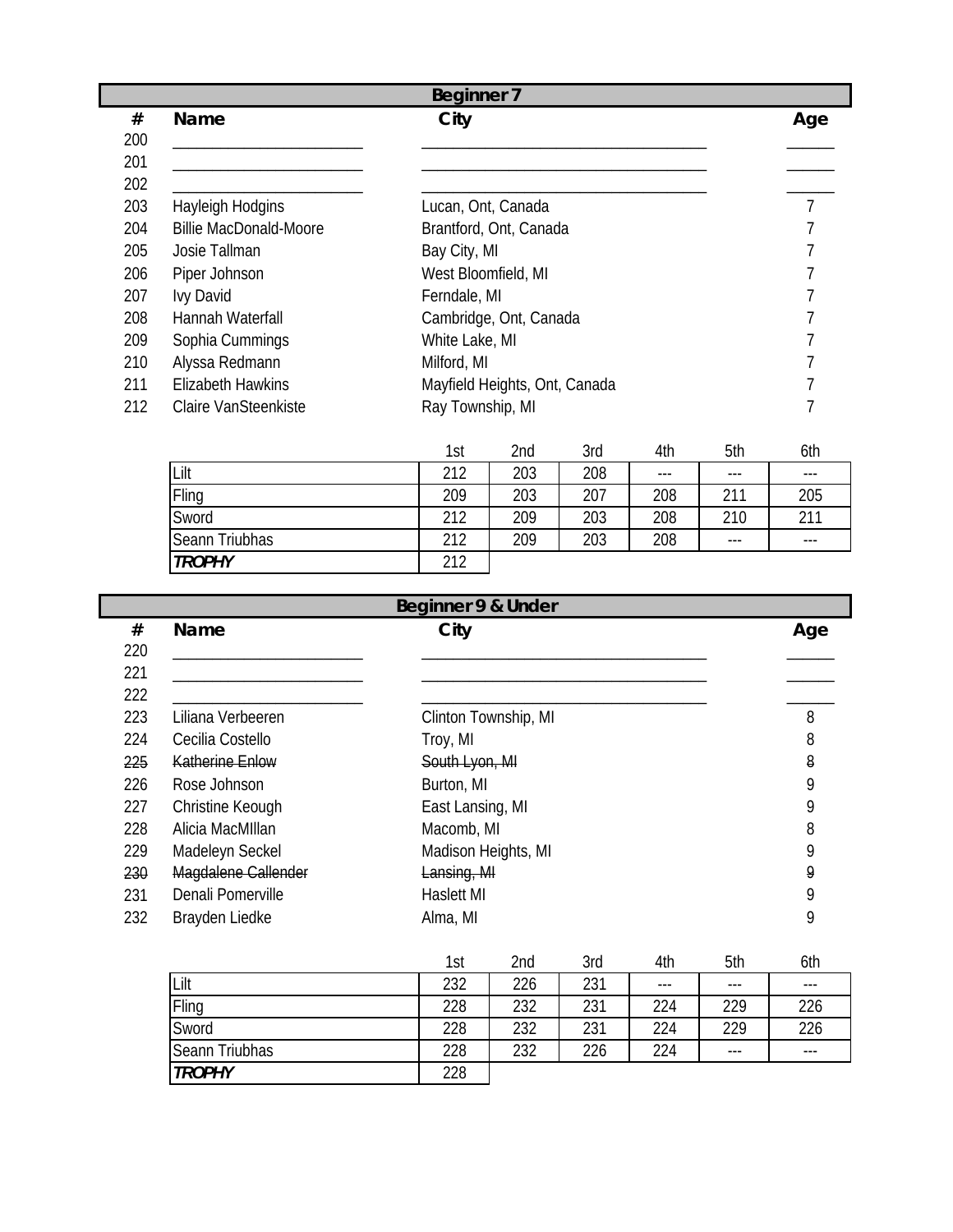|     | Beginner 10 & Over    |                      |     |  |  |  |  |
|-----|-----------------------|----------------------|-----|--|--|--|--|
| #   | Name                  | City                 | Age |  |  |  |  |
| 240 |                       |                      |     |  |  |  |  |
| 241 |                       |                      |     |  |  |  |  |
| 242 |                       |                      |     |  |  |  |  |
| 243 | <b>Greta Gmazel</b>   | Williamston, MI      | 11  |  |  |  |  |
| 244 | Lindsey Clarke        | Pittsford, MI        | 13  |  |  |  |  |
| 245 | Ava Byrne             | Novi, MI             | 10  |  |  |  |  |
| 246 | Gillean Grace Lobeck  | St. Clair, MI        | 10  |  |  |  |  |
| 247 | Kalila Glei           | Hillsdale, MI        | 10  |  |  |  |  |
| 248 | Ava Friedman          | Midland, MI          | 10  |  |  |  |  |
| 249 | <b>Bailey Graham</b>  | Jonesville, MI       | 12  |  |  |  |  |
| 250 | Kathleen Donoho       | Zionsville, IN       | 15  |  |  |  |  |
| 251 | Lili Aittama          | South Lyon, MI       | 10  |  |  |  |  |
| 252 | Eden Friedman         | Midland, MI          | 11  |  |  |  |  |
| 253 | Catherine Coppersmith | Mayfield Heights, OH | 12  |  |  |  |  |

|                | 1st | 2nd | 3rd | 4th | 5th   | 6th   |
|----------------|-----|-----|-----|-----|-------|-------|
| Lilt           | 245 | 246 | 244 | 243 | $---$ | $---$ |
| Fling          | 251 | 245 | 250 | 244 | 247   | 249   |
| Sword          | 245 | 251 | 250 | 244 | 247   | 246   |
| Seann Triubhas | 251 | 245 | 246 | 243 | 249   | 250   |
| <b>TROPHY</b>  | 245 |     |     |     |       |       |

|     | <b>Novice</b>               |                         |     |  |  |  |  |
|-----|-----------------------------|-------------------------|-----|--|--|--|--|
| #   | <b>Name</b>                 | City                    | Age |  |  |  |  |
| 300 |                             |                         |     |  |  |  |  |
| 301 |                             |                         |     |  |  |  |  |
| 302 |                             |                         |     |  |  |  |  |
| 303 | Silvia Dix                  | Birmingham, MI          | 10  |  |  |  |  |
| 304 | Seonaidh MacLachlan         | St. George, Ont, Canada | 12  |  |  |  |  |
| 305 | Anna Catenacci              | Macomb Twp, MI          | 14  |  |  |  |  |
| 306 | Sadina Carter               | Goderich, Ont, Canada   | 9   |  |  |  |  |
| 307 | Moira MacKeller             | Grand Rapids, MI        | 12  |  |  |  |  |
| 308 | Olivia Gatt                 | London, Ont, Canada     | 15  |  |  |  |  |
| 309 | Laurel Coppersmith          | Mayfield Heights, OH    | 18  |  |  |  |  |
| 310 | Arwen Crosby                | Grand Rapids, MI        | 10  |  |  |  |  |
| 311 | Jamieson MacNeil            | Ruthven, Ont, Canada    |     |  |  |  |  |
| 312 | Elizabeth Faglie            | Rochester Hills, MI     | 8   |  |  |  |  |
| 313 | <b>Isabelle Coppersmith</b> | Mayfield Heights, OH    | 10  |  |  |  |  |

|                | 1st | 2nd | 3rd | 4th | 5th | 6th |
|----------------|-----|-----|-----|-----|-----|-----|
| Lilt           | 305 | 312 | 308 | 311 | 303 | 306 |
| Fling          | 312 | 304 | 305 | 310 | 308 | 311 |
| Sword          | 312 | 304 | 308 | 311 | 307 | 310 |
| Seann Triubhas | 304 | 312 | 306 | 308 | 311 | 305 |
| <b>TROPHY</b>  | 312 |     |     |     |     |     |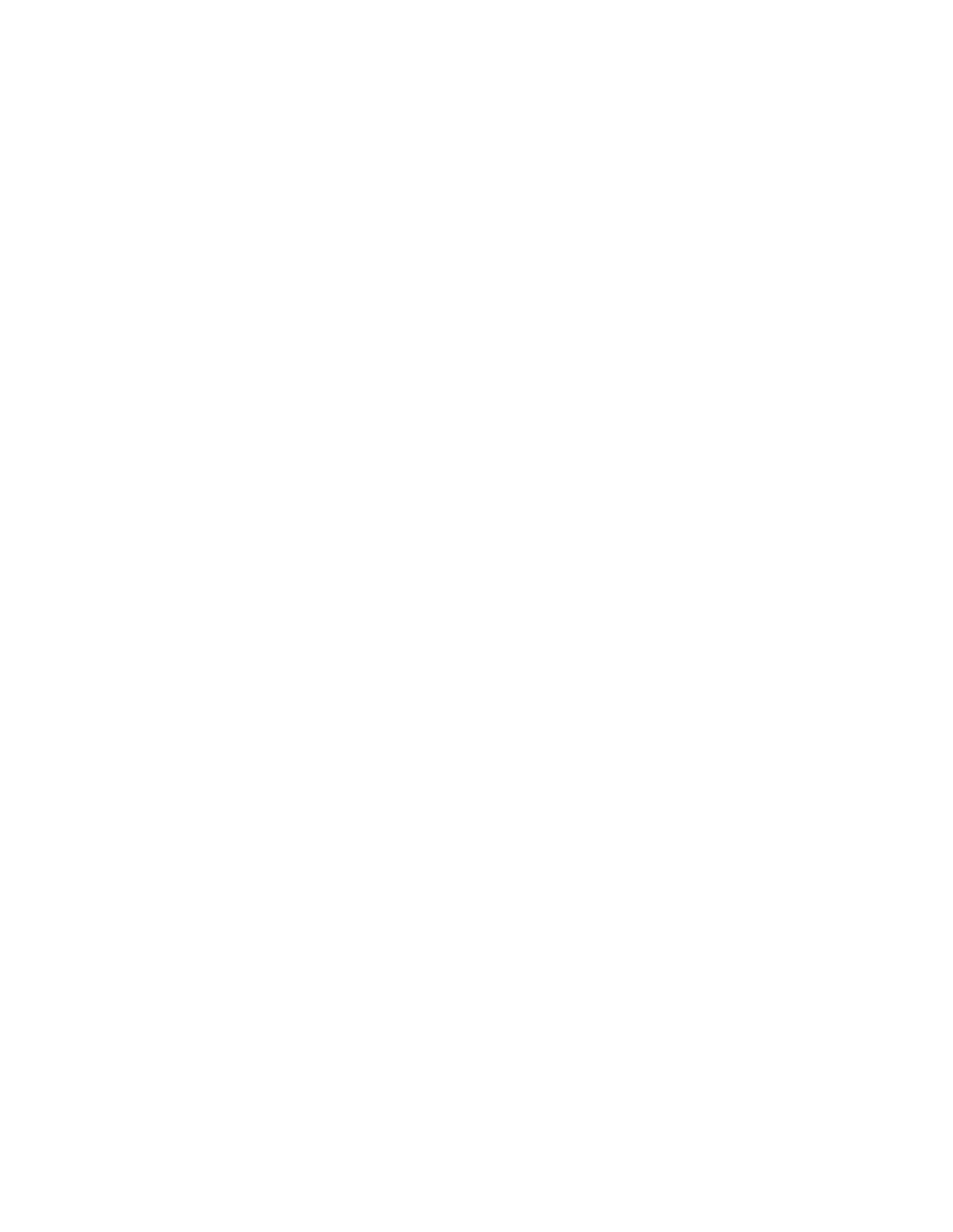|      | Pre-Premier Solo Choreography (performance) |                           |                     |     |                   |                          |       |  |  |  |  |
|------|---------------------------------------------|---------------------------|---------------------|-----|-------------------|--------------------------|-------|--|--|--|--|
| #    | <b>Names</b>                                | <b>Dance Name</b>         |                     |     |                   |                          | Age   |  |  |  |  |
|      | Shaelin Hodgins                             |                           | Everybody Dance Now |     |                   |                          | 10    |  |  |  |  |
|      | <b>Premier Solo Choreography</b>            |                           |                     |     |                   |                          |       |  |  |  |  |
| #    | <b>Name</b>                                 | <b>Dance Name</b>         |                     |     |                   |                          | Age   |  |  |  |  |
| 400  |                                             |                           |                     |     |                   |                          |       |  |  |  |  |
| 401  |                                             |                           |                     |     |                   |                          |       |  |  |  |  |
| 402  |                                             |                           |                     |     |                   |                          |       |  |  |  |  |
| 403  | Rosalyn Agapito                             | Spice                     |                     |     |                   |                          | 11    |  |  |  |  |
| 404  | Maria Taylor                                | Roundtable Rival          |                     |     |                   |                          | 24    |  |  |  |  |
| 405  | Alyssa Woods                                | <b>Leather and Lace</b>   |                     |     |                   |                          | 17    |  |  |  |  |
| 406  | Katherine Siegel                            | The Gael                  |                     |     |                   |                          | 33    |  |  |  |  |
| 407  | Emilia Gruenhagen                           | Classic Cathedral         |                     |     |                   |                          | 12    |  |  |  |  |
| 408  | Jessica Bolton                              | Insomnia                  |                     |     |                   |                          | 18    |  |  |  |  |
| 409  | Zoe Dawson                                  | <b>Highland Cathedral</b> |                     |     |                   |                          | 13    |  |  |  |  |
|      |                                             |                           |                     |     |                   |                          |       |  |  |  |  |
|      |                                             | 1st                       | 2nd                 | 3rd | 4th               | 5th                      | 6th   |  |  |  |  |
|      | Premier Solo Choreography                   | 404                       | 408                 | 403 | 407               |                          | $---$ |  |  |  |  |
|      |                                             | Duet Choreography         |                     |     |                   |                          |       |  |  |  |  |
| $\#$ | <b>Names</b>                                |                           |                     |     | <b>Dance Name</b> |                          |       |  |  |  |  |
| 420  |                                             |                           |                     |     |                   |                          |       |  |  |  |  |
| 421  |                                             |                           |                     |     |                   |                          |       |  |  |  |  |
| 422  | Abby Spitzig and Mackenzie Waltenburgh      |                           |                     |     | Everybody Dance   |                          |       |  |  |  |  |
| 423  | McKenna Lindsay and Rachel Smiglewski       |                           |                     |     |                   | The Highland Schmeel     |       |  |  |  |  |
|      |                                             |                           |                     |     |                   |                          |       |  |  |  |  |
|      |                                             | 1st                       |                     |     |                   |                          |       |  |  |  |  |
|      | Duet Choreography                           | 423                       |                     |     |                   |                          |       |  |  |  |  |
|      |                                             | <b>Group Choreography</b> |                     |     |                   |                          |       |  |  |  |  |
| #    | <b>Names</b>                                |                           |                     |     | <b>Dance Name</b> |                          |       |  |  |  |  |
| 430  |                                             |                           |                     |     |                   |                          |       |  |  |  |  |
| 431  |                                             |                           |                     |     |                   |                          |       |  |  |  |  |
| 432  | Alma College Kiltie Dancers                 |                           |                     |     |                   | Twirling Towards Freedom |       |  |  |  |  |
| 433  | Kate DeGood School of Dance<br>Insomnia     |                           |                     |     |                   |                          |       |  |  |  |  |
|      |                                             |                           |                     |     |                   |                          |       |  |  |  |  |
|      |                                             | 1st                       |                     |     |                   |                          |       |  |  |  |  |
|      | Group Choreography                          | 433                       |                     |     |                   |                          |       |  |  |  |  |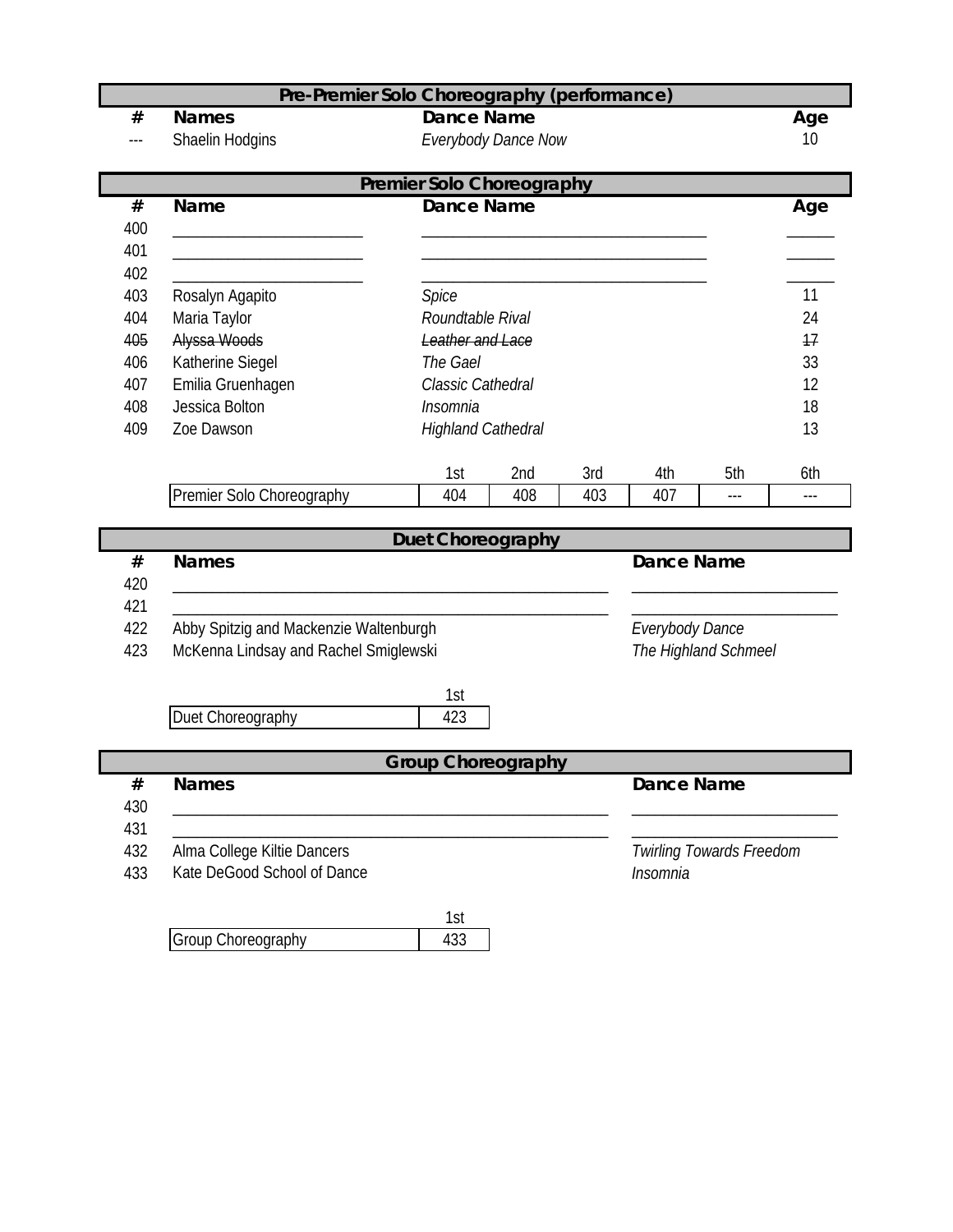|     | Intermediate            |                          |     |  |  |  |
|-----|-------------------------|--------------------------|-----|--|--|--|
| #   | <b>Name</b>             | City                     | Age |  |  |  |
| 500 |                         |                          |     |  |  |  |
| 501 |                         |                          |     |  |  |  |
| 502 |                         |                          |     |  |  |  |
| 503 | Shaelin Hodgins         | Lucan, Ont, Canada       | 10  |  |  |  |
| 504 | Lacey MacDonald-Moore   | Brantford, Ont, Canada   | 11  |  |  |  |
| 505 | Mary Grace Williams     | New Richmond, OH         | 18  |  |  |  |
| 506 | Ava Granger             | Orangeville, Ont, Canada |     |  |  |  |
| 507 | Fiona MacKeller         | Grand Rapids, MI         | 10  |  |  |  |
| 508 | Katie Tallman           | Bay City, MI             | 12  |  |  |  |
| 509 | <b>Madison Williams</b> | New Richmond, OH         | 14  |  |  |  |
| 510 | McKia Davison           | Alma, MI                 | 8   |  |  |  |
| 511 | Isabella Haffner        | Sterling Heights, MI     | 9   |  |  |  |

|                 | 1st | 2nd | 3rd | 4th | 5th | 6th |
|-----------------|-----|-----|-----|-----|-----|-----|
| Lilt            | 510 | 511 | 503 | 509 | 507 | 508 |
| <b>Barracks</b> | 507 | 506 | 509 | 503 | 511 | 508 |
| Fling           | 506 | 507 | 509 | 511 | 510 | 505 |
| Seann Triubhas  | 506 | 507 | 510 | 511 | 505 | 508 |
| <b>TROPHY</b>   | 506 |     |     |     |     |     |

| <b>Most Promising Intermediate</b> | #507, Fiona MacKeller, Grand Rapids, MI |
|------------------------------------|-----------------------------------------|
|------------------------------------|-----------------------------------------|

|     | Premier 11 & Under     |                       |     |  |  |  |
|-----|------------------------|-----------------------|-----|--|--|--|
| #   | <b>Name</b>            | City                  | Age |  |  |  |
| 600 |                        |                       |     |  |  |  |
| 601 |                        |                       |     |  |  |  |
| 602 |                        |                       |     |  |  |  |
| 603 | Miranda Stefanko       | Holly, MI             | 9   |  |  |  |
| 604 | Abigail McCollum       | Deerton, MI           | 10  |  |  |  |
| 605 | Noel Nelson            | Suttons Bay, MI       | 10  |  |  |  |
| 606 | Kaylee Reddington      | Palgrave, Ont, Canada | 11  |  |  |  |
| 607 | Rosalyn Agapito        | Windsor, Ont, Canada  | 11  |  |  |  |
| 608 | Sophia Maciag          | Brampton, Ont, Canada | 11  |  |  |  |
| 609 | Ellie Pierson          | Highland, MI          | 8   |  |  |  |
| 610 | <b>Eleanor Truckel</b> | Novi, MI              |     |  |  |  |

|                 | 1st | 2nd | 3rd | 4th | 5th | 6th   |
|-----------------|-----|-----|-----|-----|-----|-------|
| Lilt            | 607 | 603 | 609 | 610 | 604 | $---$ |
| <b>Barracks</b> | 607 | 604 | 610 | 608 | 609 | $---$ |
| Fling           | 607 | 603 | 610 | 609 | 605 | $---$ |
| Seann Triubhas  | 607 | 604 | 610 | 609 | 603 | $---$ |
| <b>TROPHY</b>   | 607 |     |     |     |     |       |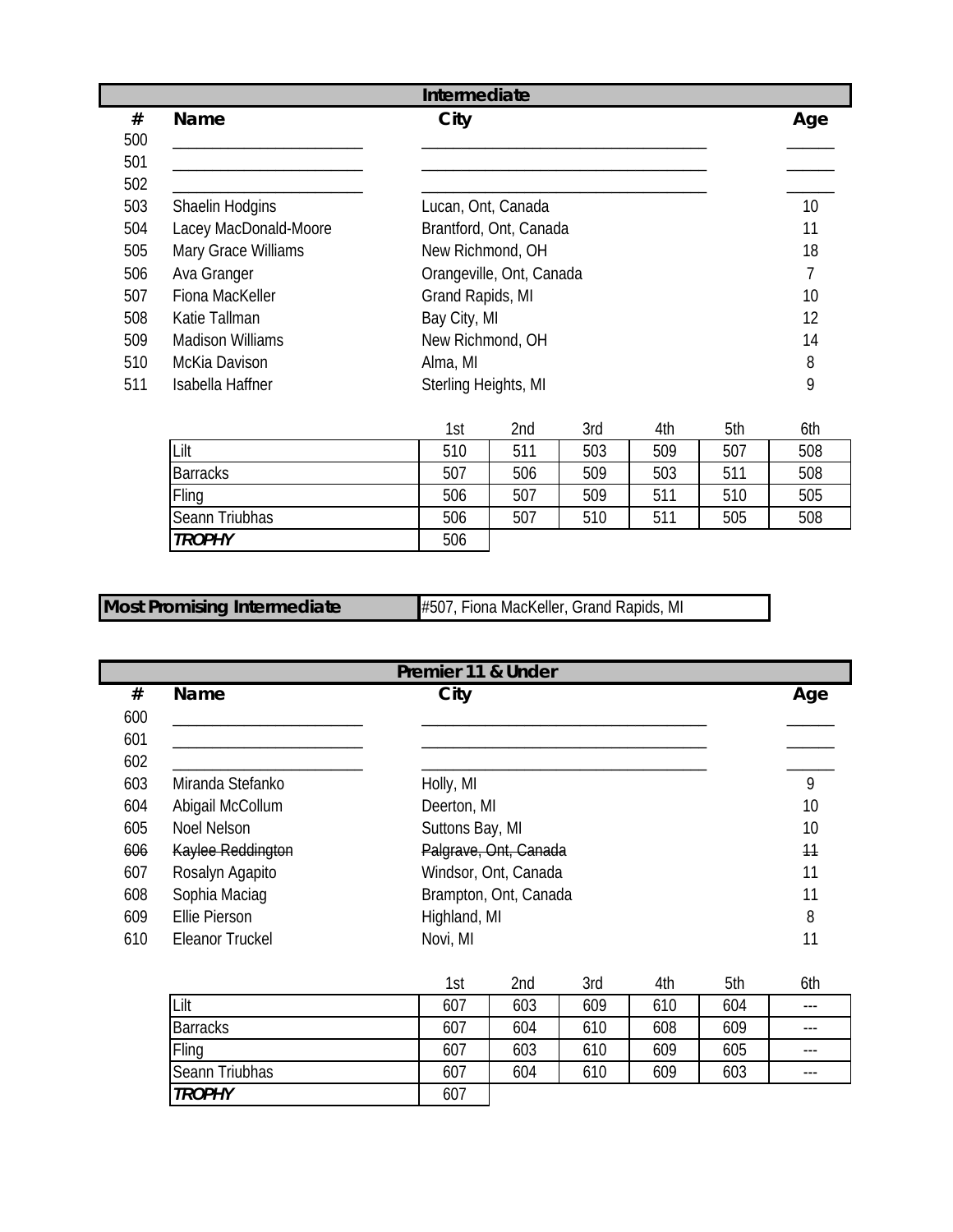| Premier 13 & Under |                    |                         |     |  |
|--------------------|--------------------|-------------------------|-----|--|
| #                  | Name               | City                    | Age |  |
| 620                |                    |                         |     |  |
| 621                |                    |                         |     |  |
| 622                |                    |                         |     |  |
| 623                | Clara Gross        | Chesaning, MI           | 12  |  |
| 624                | Adeline Byrne      | Novi, MI                | 12  |  |
| 625                | Emilia Gruenhagen  | Westland, MI            | 12  |  |
| 626                | Zoe Dawson         | Farmington, MI          | 13  |  |
| 627                | August Holder      | Caledon, Ont, Canada    | 12  |  |
| 628                | Morgan Aittama     | South Lyon, MI          | 13  |  |
| 629                | Samantha Barrow    | Milton, Ont, Canada     | 13  |  |
| 630                | Christina Bozzelli | Milton, Ont, Canada     | 13  |  |
| 631                | Abby Spitzig       | Owen Sound, Ont, Canada | 13  |  |
| 632                | McKenna Lindsay    | Chesterfield, MI        | 13  |  |

|                 | 1st | 2nd | 3rd | 4th | 5th | 6th |
|-----------------|-----|-----|-----|-----|-----|-----|
| Lilt            | 629 | 632 | 626 | 630 | 624 | 631 |
| <b>Barracks</b> | 632 | 629 | 630 | 626 | 631 | 624 |
| Fling           | 632 | 628 | 629 | 626 | 630 | 631 |
| Seann Triubhas  | 626 | 632 | 629 | 630 | 631 | 625 |
| <b>TROPHY</b>   | 632 |     |     |     |     |     |

|     |                      | Premier 16 & Under      |     |
|-----|----------------------|-------------------------|-----|
| #   | <b>Name</b>          | City                    | Age |
| 640 |                      |                         |     |
| 641 |                      |                         |     |
| 642 |                      |                         |     |
| 643 | Sophia Matossian     | Ann Arbor, MI           | 16  |
| 644 | Erik Morin           | South Lyon, MI          | 15  |
| 645 | Rachel Smiglewski    | Centerline, MI          | 15  |
| 646 | Chloe Sawyer         | Fergus, Ont, Canada     | 15  |
| 647 | Katelyn Steih        | Midland, MI             | 14  |
| 648 | Cameron Goldie       | Grand Blanc, MI         | 14  |
| 649 | Madeline Maud Sousa  | Milton, Ont, Canada     | 16  |
| 650 | Melissa Zakala-Downs | Vestaburg, MI           | 14  |
| 651 | Margaret Ferguson    | Brighton, MI            | 16  |
| 652 | Makenzie Waltenburgh | Owen Sound, Ont, Canada | 14  |
| 653 | Lennon Harrison      | Milton, Ont, Canada     | 14  |

|                 | 1st | 2nd | 3rd | 4th | 5th | 6th |
|-----------------|-----|-----|-----|-----|-----|-----|
| Lilt            | 644 | 652 | 650 | 645 | 651 | 653 |
| <b>Barracks</b> | 652 | 651 | 650 | 645 | 649 | 653 |
| Fling           | 652 | 644 | 648 | 651 | 645 | 650 |
| Seann Triubhas  | 644 | 652 | 651 | 645 | 650 | 648 |
| <b>TROPHY</b>   | 652 |     |     |     |     |     |